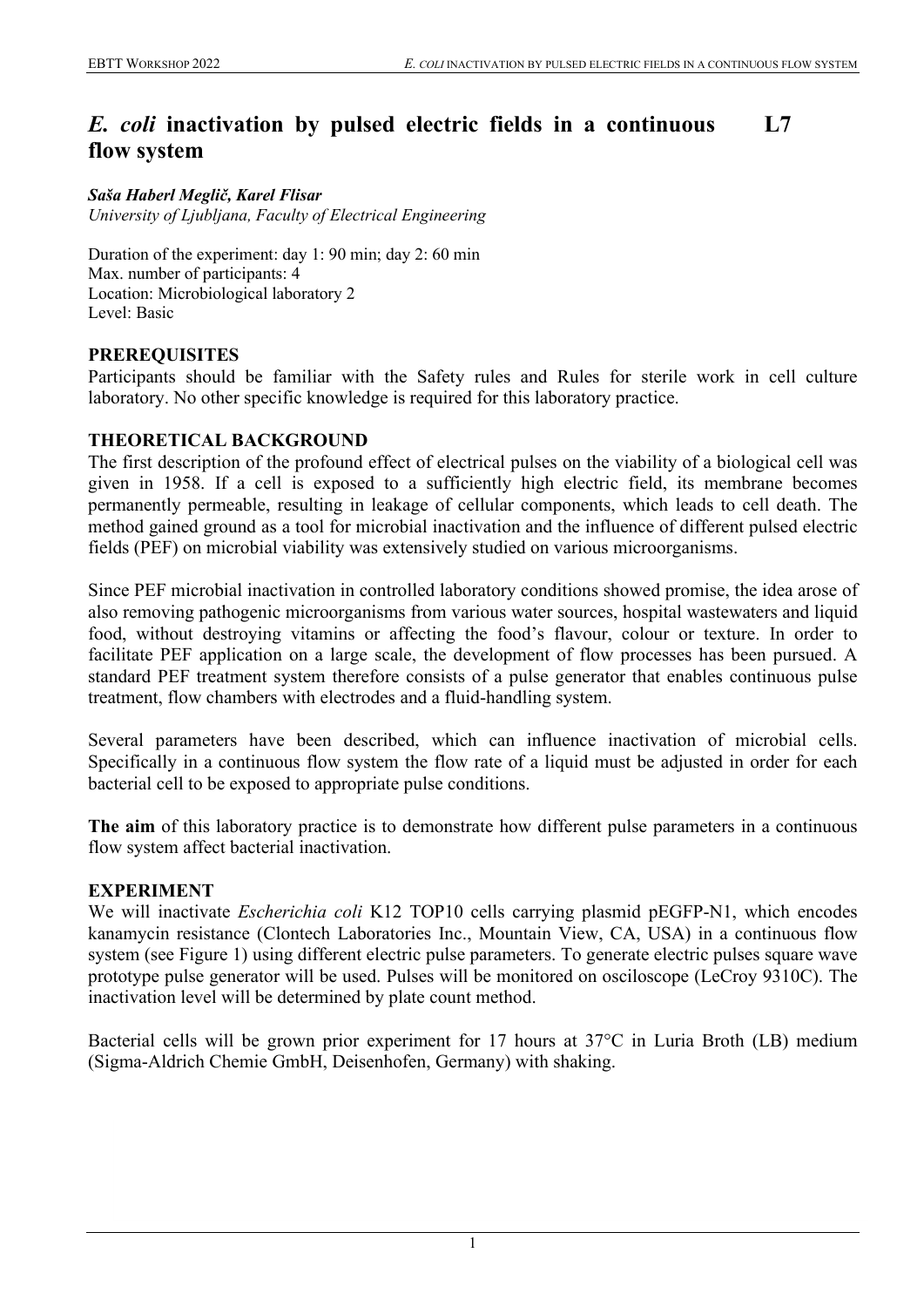

**Figure 1.** Continuous flow electroporation system. The circuit system includes a flow chamber with electrodes and a prototype square wave pulse generator. Voltage and current are both monitored throughout the experiment.

**Protocol 1/2 (Electroporation of bacteria in a continuous flow system):** On the first day of experiment *E. coli* cells will be centrifuged (4248 g, 30 min, 4°C) and the pellet will be re-suspended in 10 ml of distilled water and 100x diluted. The total volume of prepared bacterial cells for the treatment will be 0.3 L.

In order to determine the number of bacterial cells in our sample, you will prepare serial dilutions of bacterial sample ranging from  $10^{-1}$  to  $10^{-6}$  (in 900 µl of sterile distilled water you will dilute 100 µl of bacterial sample). You will pipette 100  $\mu$ l of dilutions 10<sup>-5</sup> and 10<sup>-6</sup> on LB agar containing kanamycin antibiotic and evenly spread the liquid with sterile plastic rod.

The exposure of cells to electric pulses in flow through chamber in a continuous flow system depends on the geometry of the chamber, the frequency of pulses at which electroporator operates. The number of pulses is given by equation 1. At that flow, the desired number of pulses are applied to the liquid and thus to the cells in the flow-through chamber. Because the volume of our cross-field chamber between the electrodes ( $Q = 0.0005$  L) and the frequency (10 Hz in our case) are constant, the flow through the chamber can be determined:

$$
q = \frac{f}{n} \cdot Q \tag{1}
$$

where *q* (L/min) is the flow rate, *Q* (L) the volume between the two electrodes and *n* is the number of pulses received by the fluid in the chamber in residence time. For a frequency of 10 Hz, you will calculate the flow rate  $(q)$  at which the whole liquid will be subjected to at least one pulse. For PEF